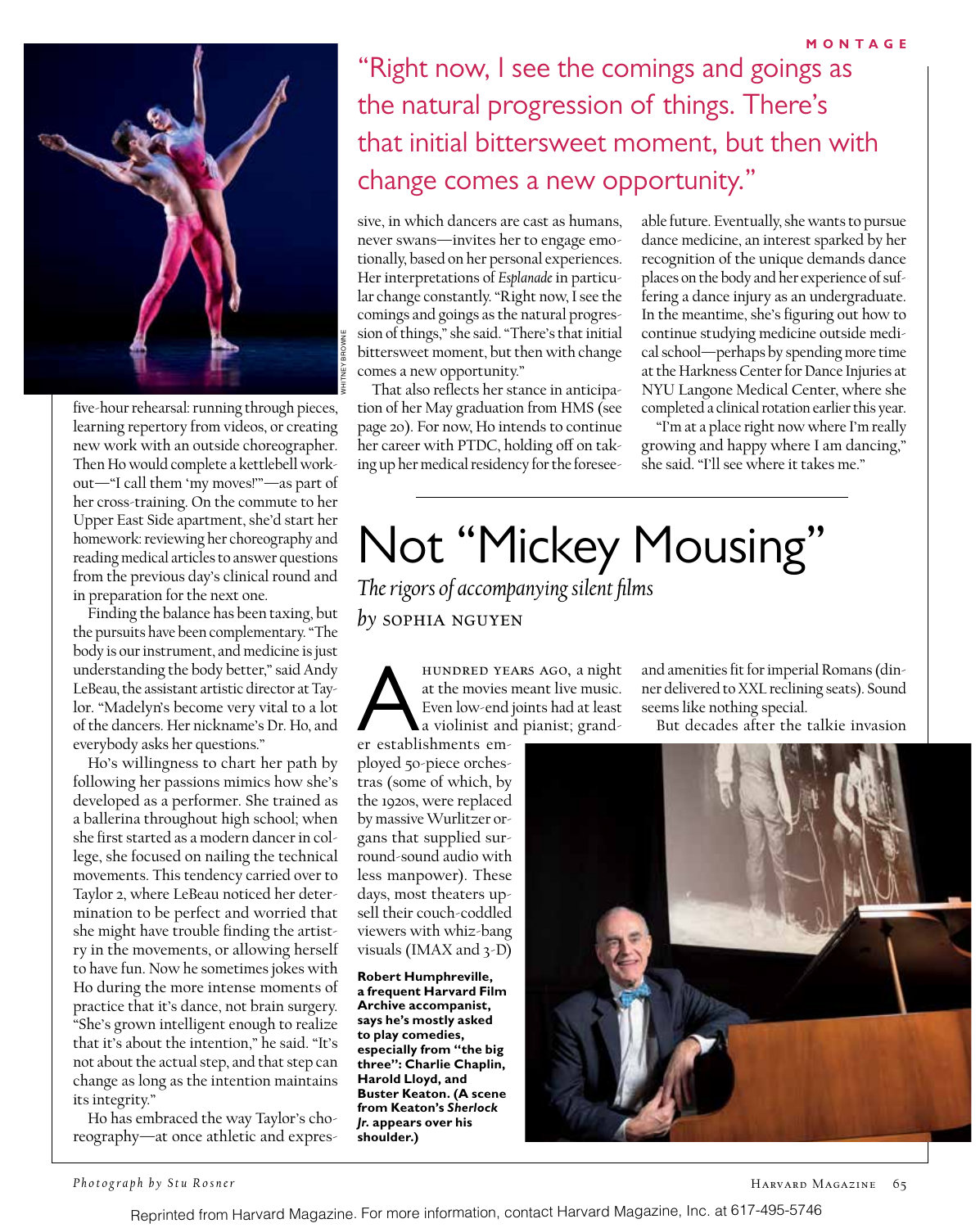

**The Chernobyl nuclear power plant a few weeks after the disaster. In** *many* **respects, the fallout lingers.**

### **Chernobyl: The History of a Nucle-**

**ar Catastrophe,** by Serhii Plokhii, Hrushevs'kyi professor of Ukrainian history (Basic, \$32). An accessible account of the disaster (one of many, from before World War II through the present tense military skirmishes) visited on Ukraine. The author, who was a student there at the time, weaves together personal stories, the Communist institutional context, and the fallout, literal and metaphorical, from April 26, 1986.

**Unequal and Unrepresented: Political Inequality and the People's Voice in the New Gilded Age,** by Kay Lehman Schlozman, Henry E. Brady, and Sidney Verba, Pforzheimer University Professor emeritus (Princeton, \$29.95). Prompted by a chance observation that the Hearst Castle in San Simeon dated from one Gilded Era, and the recent excresence of megamansions from a new, continuing one, the authors joined forces anew to build upon their two prior landmark books on the direct connections between income and wealth disparities and rising inequalities in political voice (driven, of course, by rich people's application of their wealth to the conduct of the public's business).

If writing, rather than reading, is your summer thing, **Chance Particulars,** by Sara Mansfield Taber, Ed.D. '87 (Johns Hopkins, \$19.95 paper), is a "writer's field notebook" to guide and structure your observations before you get back inside, to the drudgery of drafting and revising.

and the mass die-off of silent movies, there are niches where the art of film accompaniment survives. In the Boston area, for example, these movies are shown at university art-houses like the Harvard Film Archive (HFA), or in special screenings at independent theaters. But they're also shown in retirement homes and town halls and other unexpected corners: for customers at the Aeronaut Brewing Company, silent films

are served alongside IPAs as a hipster novelty; for members of the New England Vintage Society, watching a Harold Lloyd classic after their annual Jazz Age ball, they're a portal to a more graceful era. The silentmovie scene is a surprisingly diverse ecosystem, and its members aren't shy about approaching the accompanist afterward to say the music was too loud, or off-cue, or contained an anachronistic melody.

Martin Marks '71, Ph.D. '90, might have had this in mind when, at the HFA last summer, he introduced his piano performance for Ernst Lubitsch's *The Young Prince in Old Heidelberg* with an apology. The first half of his score had been carefully prepared, he said: "The second half is *molto improviso*, and hopefully there are not too many disasters of forgetting what's coming up next."

Marks's painstaking approach is an outgrowth of his scholarship: now a musicologist at MIT who has published widely on film music and contributed to DVD anthologies of classic movies, he started accompanying film while in graduate school, when the HFA's first curator asked him to supply music for Lubitsch's *Lady Windemere's Fan*. Marks likes to pair a film with its original score whenever possible. But at other times, much like the theater musicians of yore, he draws from his extensive repertoire of "incidental music" (short pieces whose titles range from "Andante Agitato, Number 23" to "At the Rodeo"), filling in a "cue sheet" of scenes and music that guides him through the film.

Robert Humphreville '80, also a regular HFA accompanist (and a professional freelance pianist, organist, composer, and conductor), does comparatively little prep. For his own Lubitsch performance, *The Oyster Princess*, he watched a screener, taking notes about the plot and finding period-appropriate melodies for the foxtrot scene in the middle, something peppy. He landed on a mix of "Ain't She Sweet" and "Hello, My Baby." "It was very 1920s," he muses in retrospect. "Almost a Charleston." In terms of hours worked, these performances are "wonderful distractions," he says. (Such gigs pay between \$250 and \$350.) Even then, he plays so many that he doesn't get attached to any particular film: "I don't develop a real fondness. They sort of come and go pretty fast." Still he, too, is strict about being historically correct. "Nothing—to me at least—is more distracting than somebody who all of a sudden takes some, you know, Beatles theme and sticks it into a silent movie."

Jeff Rapsis takes an entirely different approach to his accompaniments at the HFA and elsewhere: rather than the traditional piano, he usually plays a "just barely por-



**When he started graduate school, Martin Marks thought he would study Beethoven or Schubert ("my first loves in classical music"), but quickly got hooked on silent-film scores.**

table" 75-pound synthesizer. He likes having more sonic tools within reach. With a delicate chime of bells or a deep, thrumming bass, a film "can be such an *event*," he says. "You can feel what's happening." At the same time, he tries to avoid being too illustrative or onomatopoetic. "If you do it too much, it's called 'Mickey-Mousing,'" he says, "It's considered bad form for an accompanist just to do that. But a little of